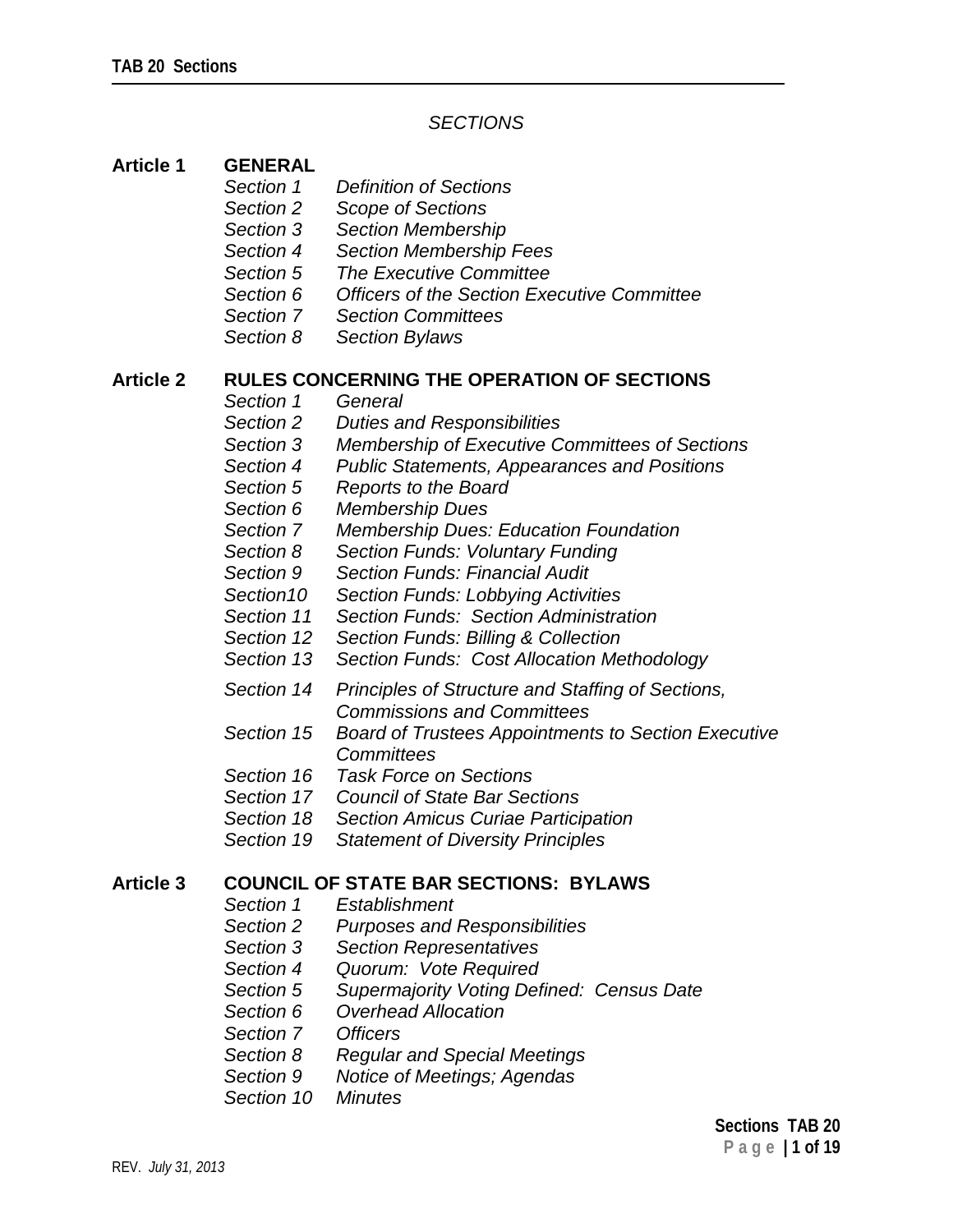|                     | Section 11 Budget; Expenses        |
|---------------------|------------------------------------|
| Section 12 Advisors |                                    |
|                     | Section 13 Amendment of the Bylaws |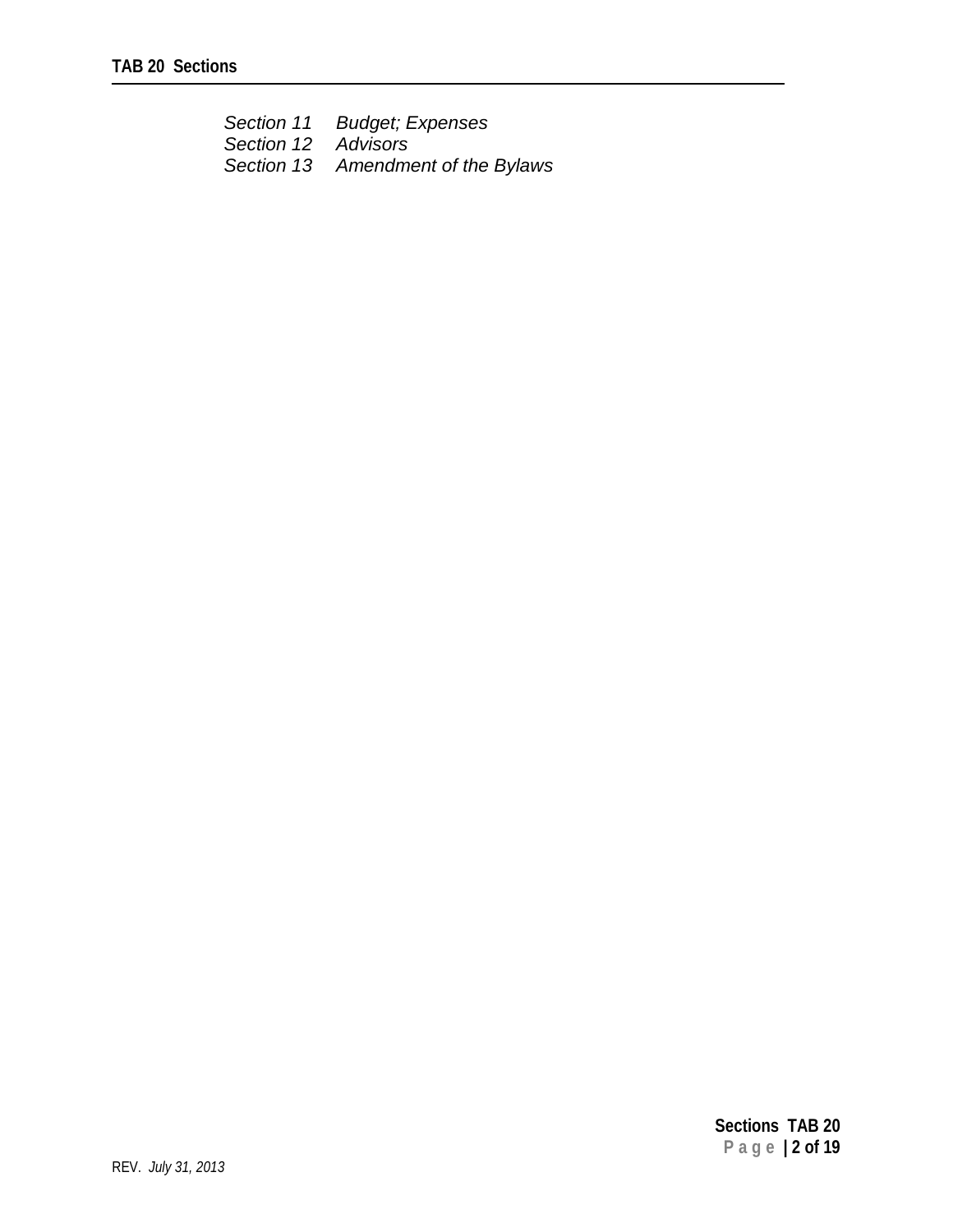# **Article 1 GENERAL**

## *Section 1 Definition of Sections*

"Sections" are voluntary organizations of State Bar members and associates that share an area of interest.

#### **(Source: State Bar Rule 3.50 adopted effective May 16, 2008.)**

#### **Historical Note**

This rule supersedes Article XIII, § 1 of the Rules and Regulations of the State Bar of California (Formation of Sections), repealed May 16, 2008.

## *Section 2 Scope of Sections*

Sections serve the profession, the public, and the legal system by helping their members maintain expertise in various fields of law and expanding their professional contacts. Specific purposes and duties of sections are described in their bylaws.

#### **(Source: State Bar Rule 3.51 adopted effective May 16, 2008.)**

#### **Historical Note**

This rule supersedes Article XIII, § 2 of the Rules and Regulations of the State Bar of California (Purposes), Board of Governors' Resolutions, September 12 and September 23, 1998; repealed May 16, 2008.

#### *Section 3 Section membership*

- (A) Section membership is open to members of the State Bar or judges of courts of record.
- (B) A section's bylaws may authorize enrollment as associate members. No more than one-fourth of all section members may be associates. An associate member has all the privileges of section membership and may
	- (1) serve as an officer;
	- (2) serve as a member of a committee; or
	- (3) nominate, select, or serve as a member of its executive committee.

#### **(Source: State Bar Rule 3.52 adopted effective May 16, 2008; amended effective September 24, 2008; amended effective November 21, 2008.)**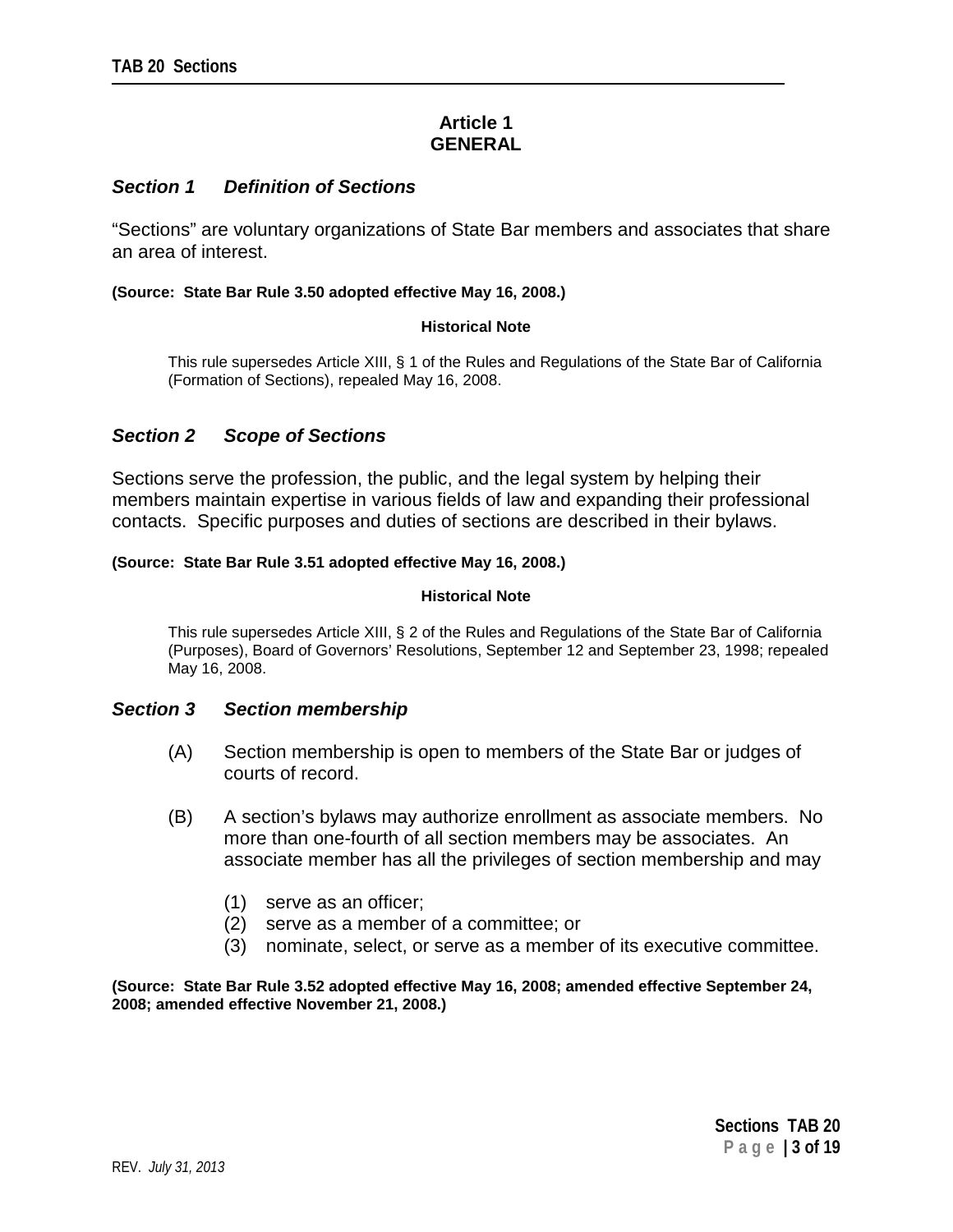#### **Historical Note**

This rule supersedes Article XIII, § 3 of the Rules and Regulations of the State Bar of California (Membership), Board of Governors' Resolution September 2004; repealed May 16, 2008.

## *Section 4 Section membership fees*

Section membership requires payment to the State Bar of an annual fee. The fees are set by the Sections Executive Committee and approved by the Board of Trustees to defray the cost of administering the sections.

### **(Source: State Bar Rule 3.53 adopted effective May 16, 2008; amended effective January 1, 2012.)**

#### **Historical Note**

This rule supersedes Article XIII, § 3 of the Rules and Regulations of the State Bar of California (Membership), Board of Governors' Resolution September 2004; repealed May 16, 2008.

# *Section 5 Executive Committee*

- (A) A section must have an executive committee of at least fifteen members but no more than seventeen members. Each member is appointed by the Board of Trustees for a three-year term to govern the section and to assist the board as it directs. Executive Committee members are permitted to serve as an officer, in a fourth year, or as Chair, Vice Chair or Chair-elect in a fifth year, or as Chair, in a sixth year. Executive committee members must take an oath of office and are not entitled to compensation for their services.
- (B) Executive committee members assume office on the last day of the State Bar's annual meeting and serve until their successors assume office. A vacant position is filled by the board for the unexpired term. If the section is new, the board appoints seven members for three years; five members for two years; and five members for one year.
- (C) Nominations for the executive committee may be made by the executive committee or by at least fifteen members of the section upon petition.
- (D) A majority of the section executive committee constitutes a quorum for transacting business at a committee meeting or by poll.
- (E) The executive committee may appoint non-voting advisors who serve at the pleasure of the committee.

**(Source: State Bar Rule 3.54 adopted effective May 16, 2008; amended effective January 1, 2012; amended effective July 19, 2013.)**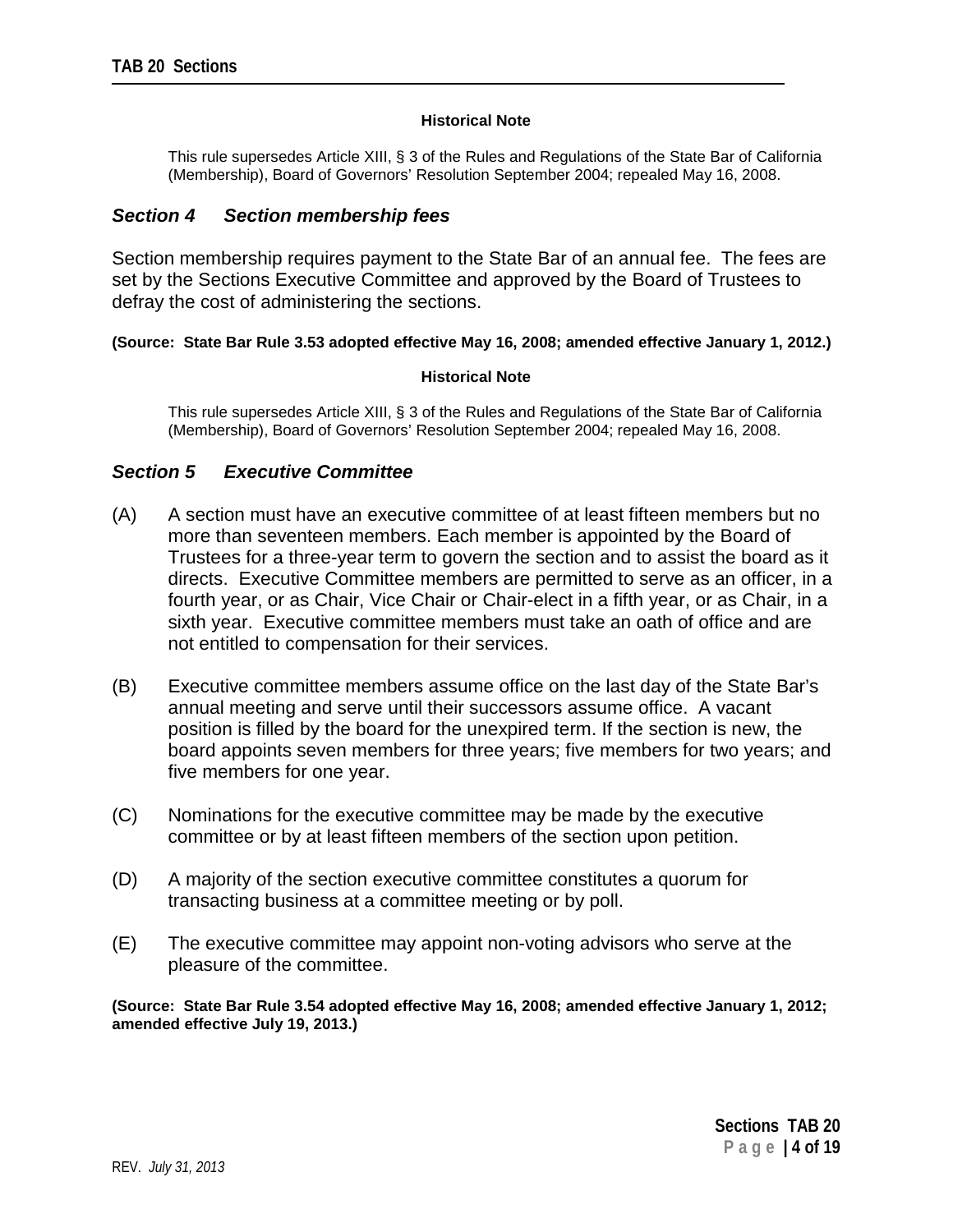#### **Historical Note**

This rule supersedes Article XIII, § 4 of the Rules and Regulations of the State Bar of California (The Executive Committee), Board of Governor's Resolution July 2005; repealed May 16, 2008.

### *Section 6 Officers of the section executive committee*

- (A) The Board of Trustees must appoint as chair and vice-chair of the executive committee members who have served on the committee at least a year at the time of assuming office. The committee must recommend candidates for these offices to the board.
- (B) The chair and vice-chair assume office on the last day of the State Bar's annual meeting and serve until their successors assume office. A vacant position is filled by the board for the unexpired term.

#### **(Source: State Bar Rule 3.55 adopted effective May 16, 2008; amended effective January 1, 2012.)**

#### **Historical Note**

This rule supersedes Article XIII, § 4 of the Rules and Regulations of the State Bar of California (The Executive Committee), Board of Governors' Resolution July 2004; repealed May 16, 2008.

### *Section 7 Section committees*

One or more standing or ad hoc committees composed of section members may be established as provided by the bylaws of the section.

#### **(Source: State Bar Rule 3.56 adopted effective May 16, 2008.)**

#### **Historical Note**

This rule supersedes Article XIII, § 5 of the Rules and Regulations of the State Bar of California (Committees), repealed May 16, 2008.

### *Section 8 Bylaws*

- (A) Each Section's bylaws must be approved by the Board of Trustees. After the Board of Trustees has approved the bylaws of a new section, the bylaws may be amended by a two-thirds vote of the entire membership of the executive committee.
- (B) An amendment must be filed with the Secretary at the San Francisco office of the State Bar and will not take effect until approved by the Board of Trustees.

**(Source: State Bar Rule 3.57 adopted effective May 16, 2008; amended effective January 1, 2012.)**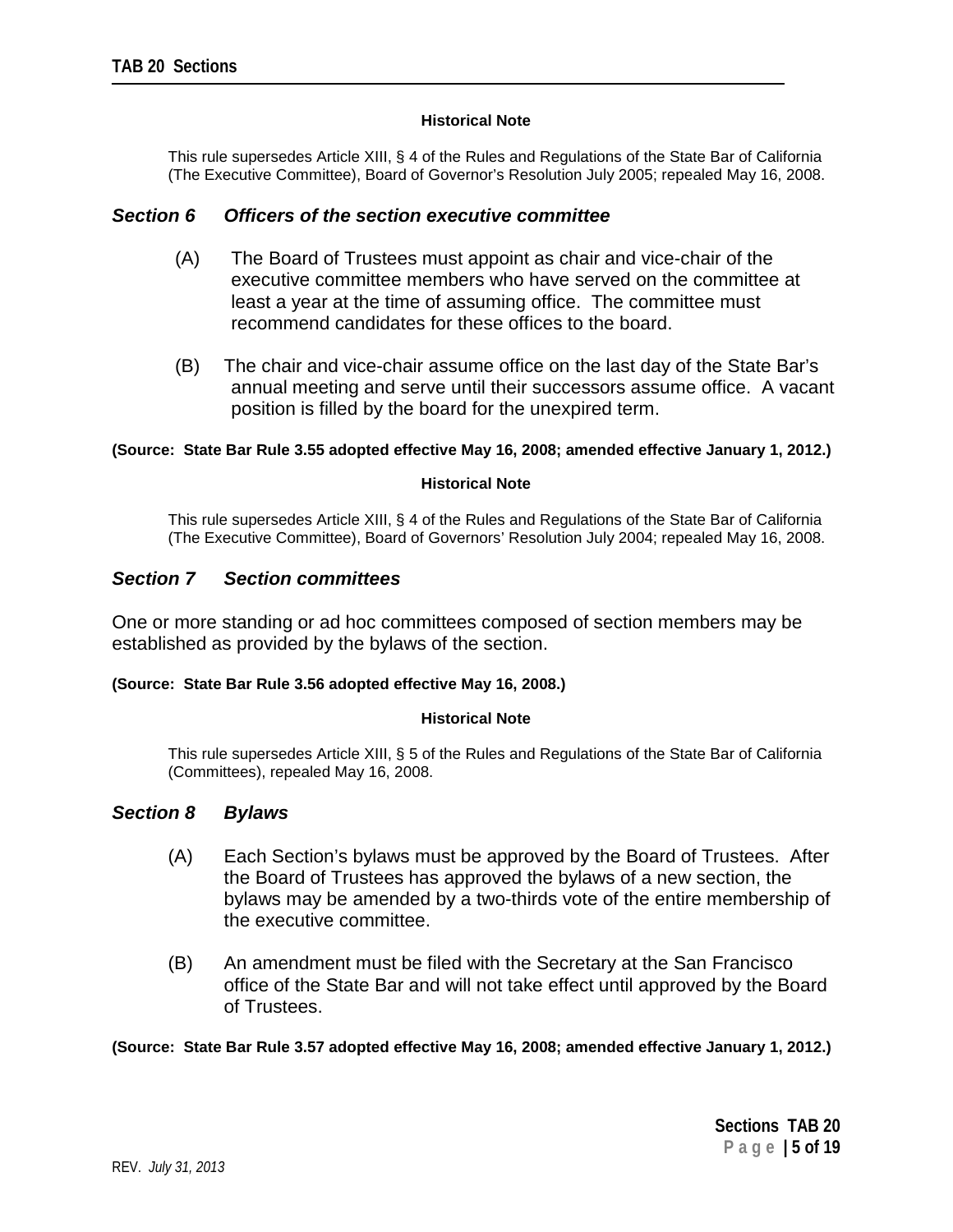#### **Historical Note**

This rule supersedes Article XIII, § 7 of the Rules and Regulations of the State Bar of California (Section Bylaws), Board of Governors' Resolution September 2008; repealed May 16, 2008.

## **Article 2 RULES CONCERNING THE OPERATION OF SECTIONS**

## *Section 1 General*

So far as practicable, all rules and policies heretofore and hereafter adopted by the board for the operation of committees shall apply to sections (see chapter 8 of this division).

### **(Source: Board of Governors' Resolution, May 1976 and March 1977.)**

## *Section 2 Duties and Responsibilities*

Subject to the approval of the board, the duties and responsibilities of standing committees, which committees have in fact been subsumed under the section involved, shall be assumed by the executive committee of that section and the standing committees discontinued.

**(Source: Board of Governors' Resolution, May 1976 and March 1977.)**

### *Section 3 Membership of Executive Committees of Sections*

To the extent practicable, the executive committee of a section shall be representative of the various fields covered by the section. No more than one (1) attorney from any firm, corporation, entity or commission shall serve on an executive committee at the same time.

**(Source: Board of Governors' Resolutions, May 1976 and March 1977.)**

### *Section 4 Public Statements, Appearances and Positions*

The executive committee of a section shall not purport to speak publicly, before a legislative committee or otherwise, on behalf of the State Bar without prior approval of the Board of Trustees.

The executive committee of a section may, however, speak publicly before a legislative committee or otherwise, on behalf of the section on any matter peculiar to the section upon which the Board of Trustees has not and is not expected to take a position and which is not of general interest to the bar. Any questions as to whether a matter is one upon which the executive committee may speak publicly shall be determined by the member of the board liaison to the section.

If the executive committee desires to speak publicly on any matter upon which the Board of Trustees has taken a position, is expected to take a position or which is of general interest to the bar, it shall report to the board its recommendation and thereafter may be authorized to speak on behalf of the State Bar.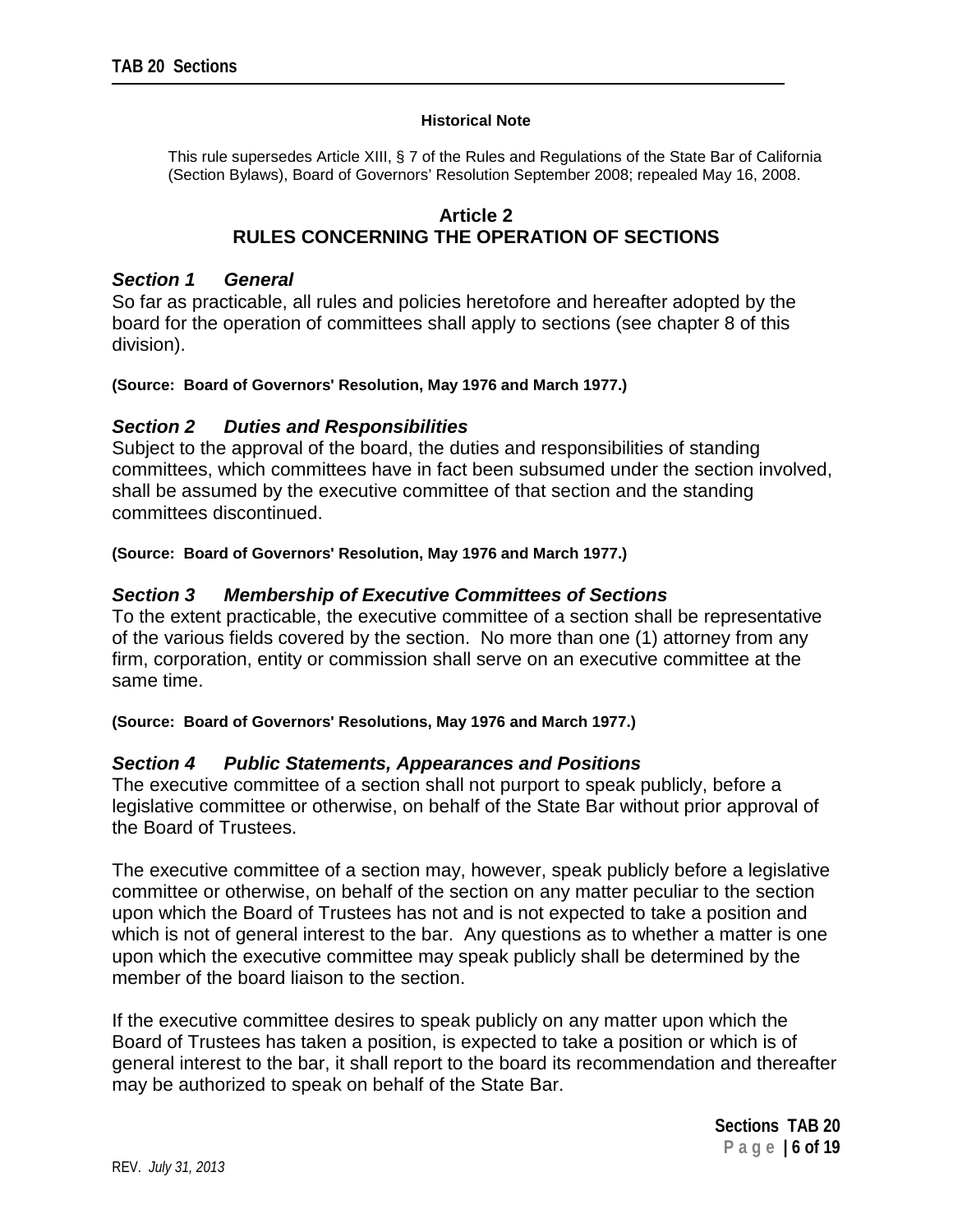No member of the section shall purport to speak on behalf of the section without the prior approval of the executive committee.

No representative of the section or of the executive committee shall appear before any legislative committee without coordinating such appearance with the State Bar Legislative Representative at least twenty-four (24) hours before such appearance.

No statement or declaration of intent, position or policy shall be released to the media by a section, executive committee or section member unless the same is coordinated with the State Bar Director of the Office of Bar Communications at least twenty-four (24) hours before such release, provided, however, that the board member liaison to the section may for good cause waive this requirement as to any particular release. The executive committee shall, from time to time, keep the Director of the Office of Bar Communications advised of matters under study by the section which may be of general interest to the bar.

### **(Source: Board of Governors' Resolutions, May 1976 and March 1977.)**

# *Section 5 Reports to the Board*

Matters referred by the board or the secretary to the executive committee for report to the board may be referred by the executive committee to one of its standing or special committees; however, the report to the board shall be by the executive committee.

#### **(Source: Board of Governors' Resolutions, May 1976 and March 1977.)**

### *Section 6 Membership Dues*

Upon creation of a section, the Board of Trustees may establish membership dues in the amount of ten dollars (\$10.00). The Board of Trustees may thereafter change the amount of membership dues based upon the advice of the executive committee of a section requesting such change.

#### **(Source: Board of Governors' Resolution, March 1977.)**

Each section is authorized to increase its section membership dues up to a maximum dues amount of \$95.00 per member.

#### **(Source: Board of Governors' Resolution August 2002.)**

### *Section 7 Membership Dues: Education Foundation*

The sections are authorized to require section members, through notice in the annual billing statement received by section members, to pay up to \$20.00 of each section members' dues payment directly to the State Bar Education Foundation to be held for the benefit of the Section in accordance with the authorities governing the Education Foundation and the instructions of the section. Such funds shall not be subject to the control of the State Bar but shall be subject, upon receipt, to the exclusive control of the Education Foundation.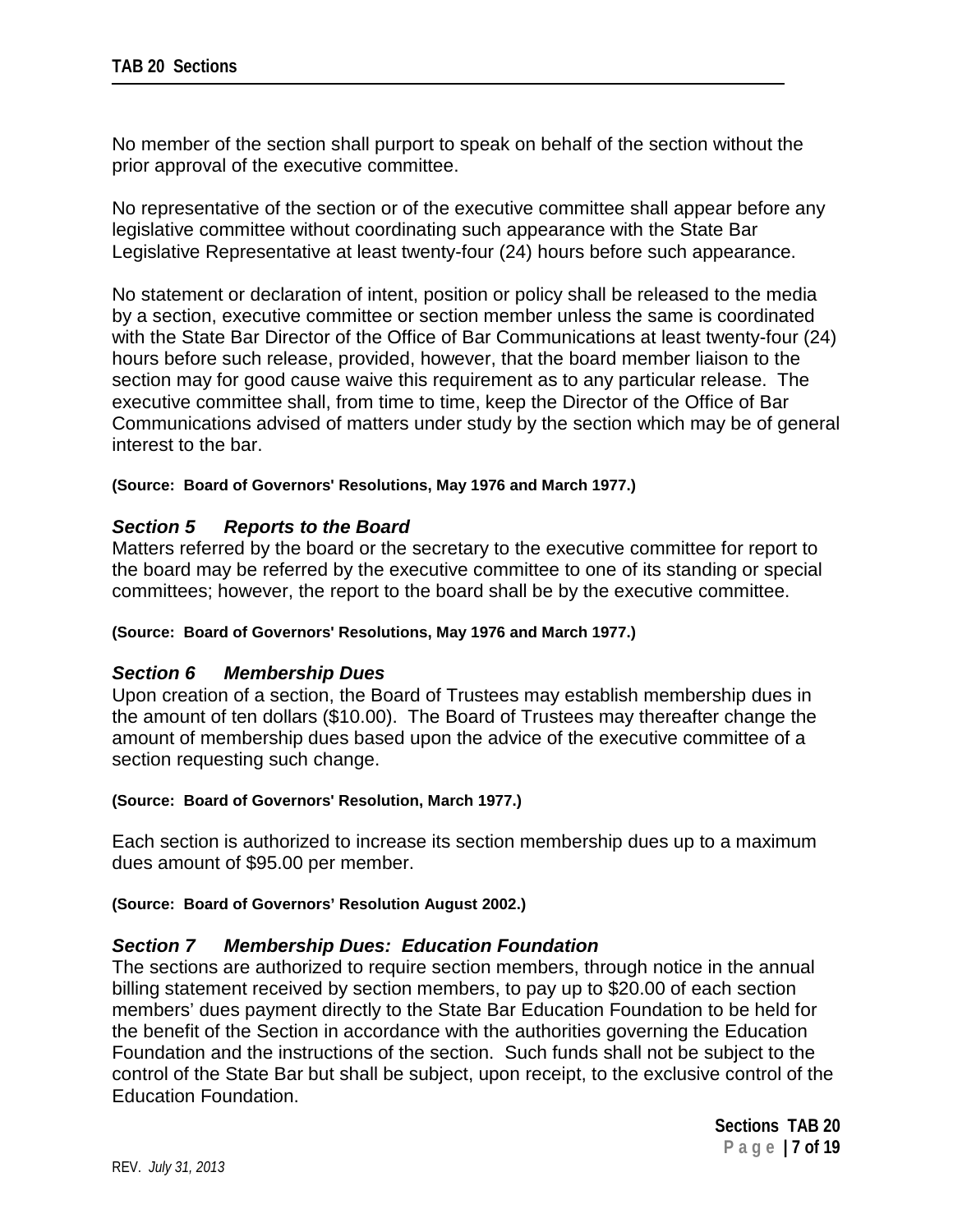### **(Source: Board of Governors' Resolutions, September 12 and September 23, 1998.)**

### *Section 8 Section Funds: Voluntary Funding*

State Bar sections, as established under and pursuant to Article 13 of the Rules and Regulations of the State Bar, and their activities shall not be funded after January 1, 2000, with mandatory fees collected pursuant to subdivision (a) of Business and Professions Code Section 6140.

The State Bar may provide an individual section, or two or more sections collectively, with administrative and support services, provided the State Bar shall be reimbursed for the full cost of those services out of funds collected pursuant to subdivision (b) of Business and Professions Code Section 6031.5, funds raised by or thorough the activities of the sections, or other funds collected from voluntary sources.

Notwithstanding the other provisions of Business & Professions Code Section 6031.5, the State Bar is expressly authorized to collect voluntary fees to fund the sections on behalf of those organizations in conjunction with the State Bar's collection of its annual membership dues.

### **(Source: Business & Professions Code Section 6031.5).**

The Board of Trustees and the sections agree that it is appropriate for the sections to continue their service to the profession and the public as part of the State Bar, but on a financially independent basis.

#### **(Source: Board of Governors' Resolutions, September 12, September 23, 1998.)**

The State Bar General Fund shall be relieved of any responsibility for providing staff or other support to the sections. The Sections shall operate without expense to the State Bar's General Fund. All expenses of the Sections shall be satisfied out of Section Funds.

#### **(Source: Board of Governors' Resolutions, September 12 and September 23, 1998.)**

### *Section 9 Section Funds: Financial Audit*

The Board shall contract with an independent national or regional public accounting firm for an audit of its financial statements for each fiscal year beginning after December 31, 1998. The audit shall examine the receipts and expenditures of the State Bar sections to assure that the receipts of the sections are being applied, and their expenditures are being made, in accordance with subdivisions (a) and (b) of Business & Professions Code Section 6031.5, and that the receipts of the sections are applied only to the work of the sections.

#### **(Source: Business & Professions Code § 6145.)**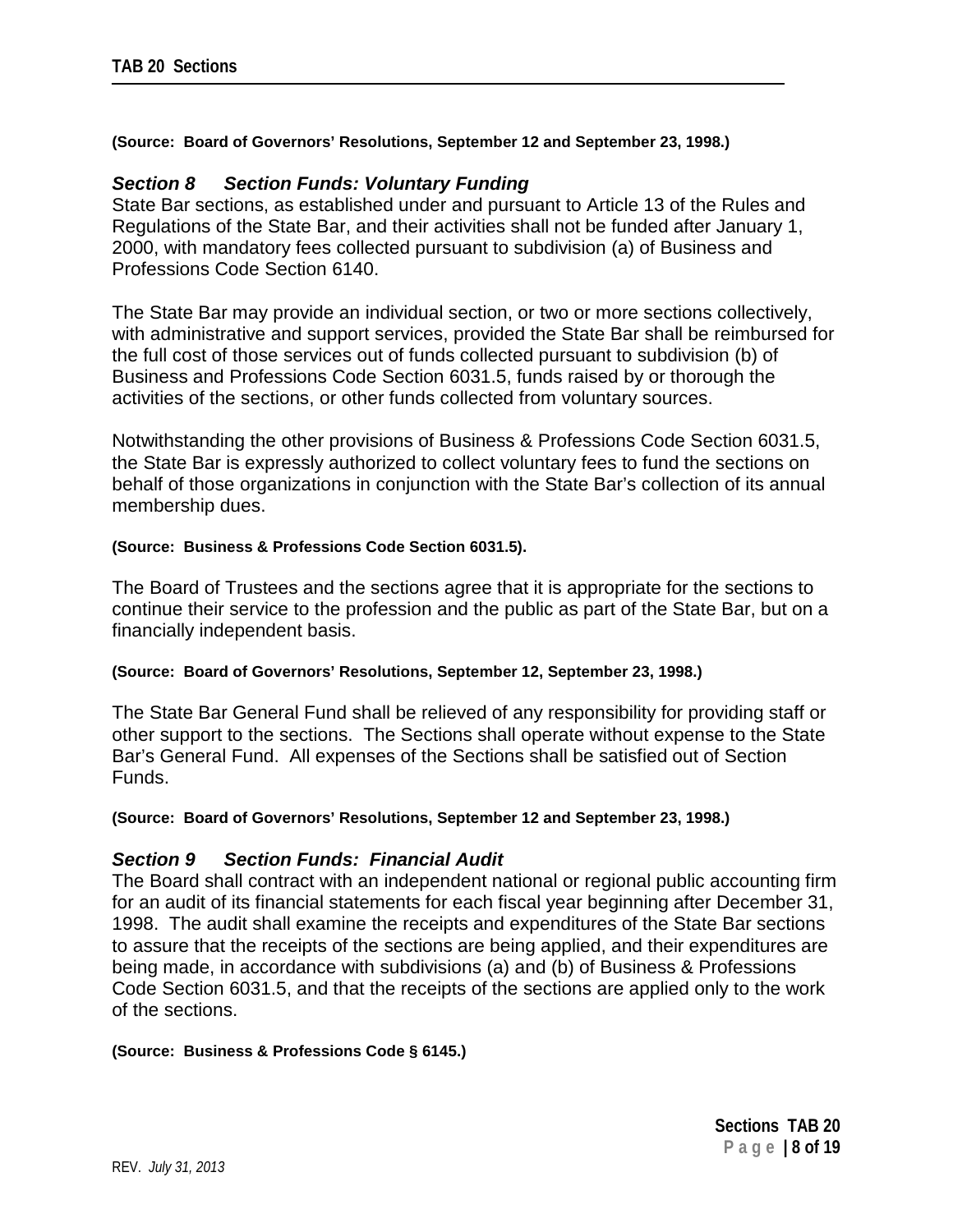The financial audit specified in Business & Professions Code Section 6145 shall confirm that the amount assessed by the State Bar for providing administrative and support services reimburses the costs of providing them, and shall verify that mandatory dues are not used to fund the sections.

### **(Source: Business & Professions Code § 6130.5.)**

## *Section 10 Section Funds: Lobbying Activities*

Voluntary funds collected by the sections or by the State Bar on behalf of the sections shall not be subject to the expenditure limitations of Business & Professions Code Section 6140.05 placed upon mandatory fees collected pursuant to Business & Professions Code Section 6140(a).

### **(Source: Business & Professions Code § 6031.5.)**

## *Section 11 Section Funds: Section Administration*

All funds generated by a section, whether by fees or otherwise, must, by law be paid into the State Bar treasury and shall be separated from the State Bar general fund and reserved for the exclusive use of the section generating them.

An executive committee shall not, without prior approval of the board, obligate the section or the State Bar for expenditures exceeding the amount of the funds generated by the section.

To the extent that funds generated by the section are available they shall be disbursed in the following order of priority:

- (a) Expenses: for State Bar administrative and support services provided in accordance with Business & Professions Code Section 6031.5 including:
	- (1) Finance: Services received include the expenses related to accounts payable of all invoices and travel expenses for volunteers and staff, accounts receivable, cash management and investments, general ledger and monthly operating statements, payroll, and financial analysis support and budget submission to the state legislature;
	- (2) Personnel: Direct staff support and additional personnel services received including recruiting, regular and temporary employment, Equal Employment Opportunity programs, bar-wide training programs, employee relations, labor relations, salary and wage administration, and benefits and pension administration;
	- (3) General Administration: Services include the sections' share of costs related to the appointments staff responsible for processing and screening the applications for the individual sections, support from the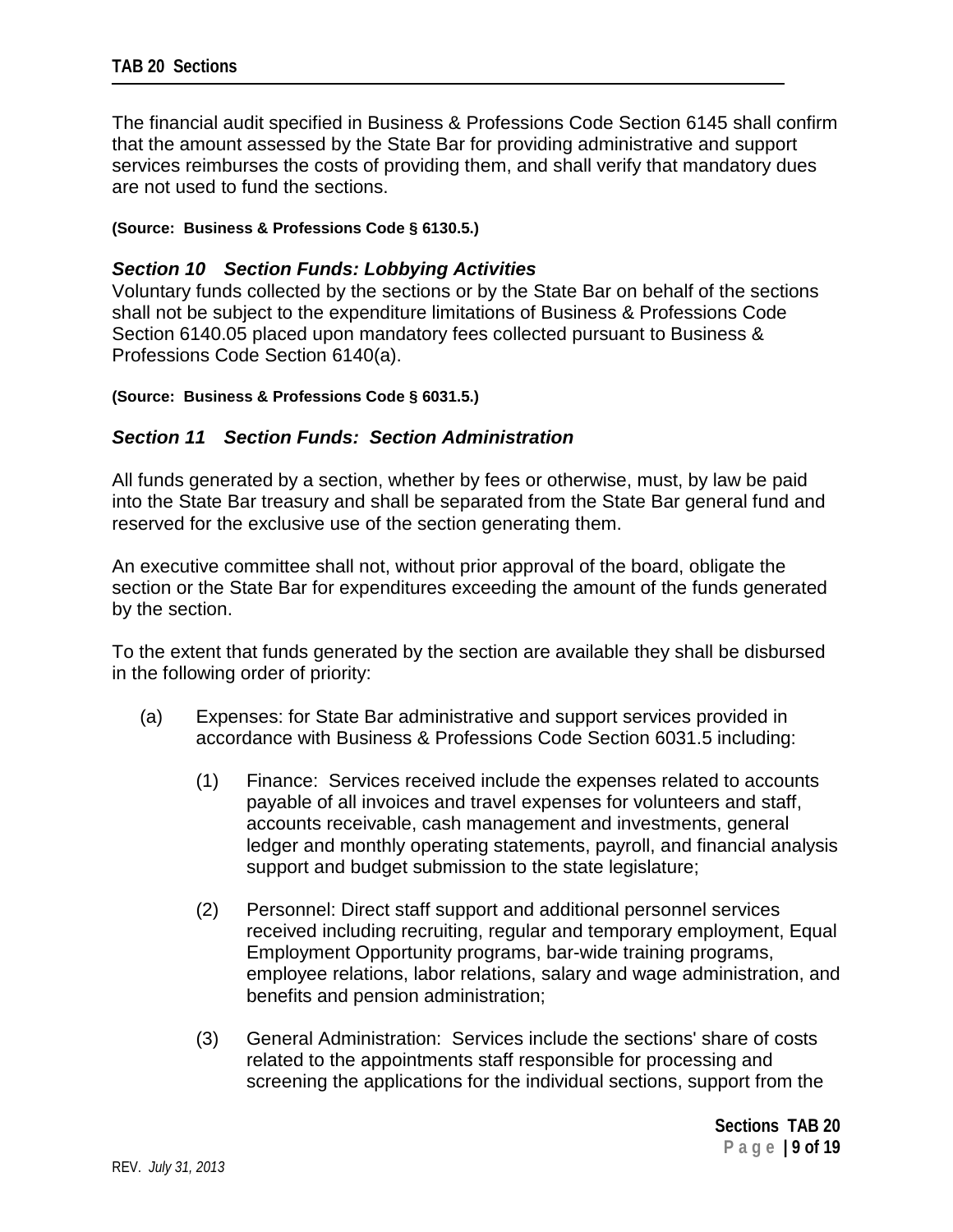Governmental Affairs, Communications and Legal departments and the Executive Staff;

- (4) Occupancy: Services include "rent" on a "full service building" basis; these costs include security guards and systems, parking lot leases, building leases on a melded rate by location, building maintenance and repairs, front desk reception services, telephone switchboard, mailroom and bulk supply storeroom, law library and archives, telephone switches and travel and reservation services;
- (5) Membership Dues Billing: Includes the costs of bank processing of sections' revenue receipts, sections' share of billing, postage and printing costs, telephone costs and Public & Members Services staff unit salaries related to member questions and drops and adds;

Any expenses (including but not limited to, travel, meeting room rentals and coffee, newsletters, administrative, clerical and professional assistance) incurred in considering or acting in any manner with respect to any proposal which ultimately must be achieved by influencing action or inaction on the part of a public official or entity, and the general fund promptly shall be reimbursed from the funds generated by the section should any expenses be incurred by the general fund for these purposes.

- (b) Travel expenses of members of the executive committee in attending regular meetings of the committee;
- (c) Meeting room rental and coffee for regular meetings of the committee;
- (d) Expenses connected with the publication and distribution of the quarterly newsletter;
- (e) Expenses connected with the annual seminar;
- (f) Expenses connected with the publication and distribution of an annual roster of section members;
- (g) Expenses, as determined by the Director of Financial Services, incurred by the State Bar in furnishing administrative, clerical and professional assistance to the section.
- (h) Other expenses approved by the executive committee.

**(Source: Board of Governors' Resolutions, May 1976, June 1976, March 1977, August 1986, September 12 and September 23, 1998, September 2004.)**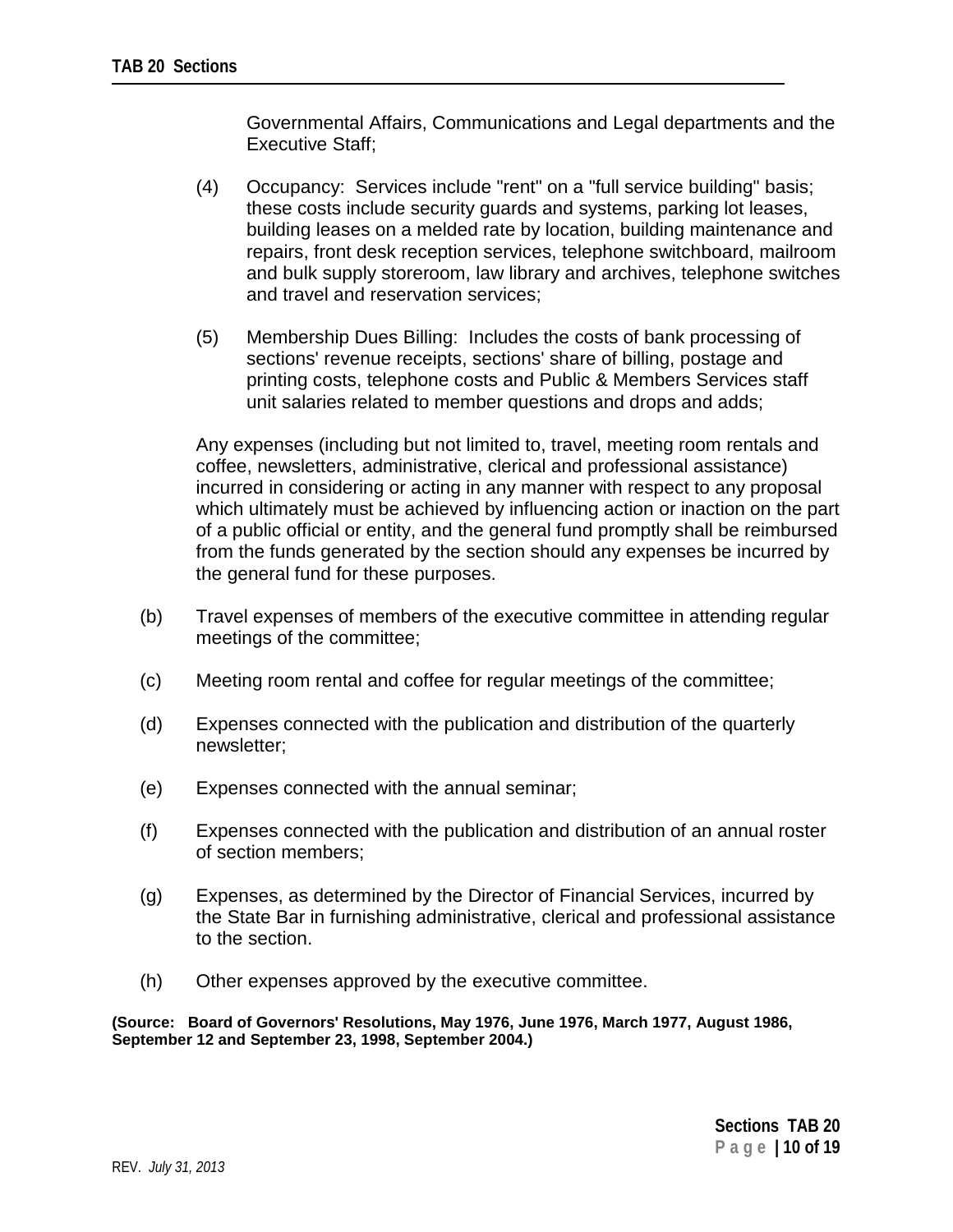# *Section 12 Section Funds: Billing & Collection*

The State Bar shall bill for section member dues in conjunction with the State Bar's billings to State Bar members for mandatory State Bar membership fees in the manner consistent with the joint billing that has occurred for the years 1998, 1997, and 1996.

### **(Source: Board of Governors' Resolutions September 12 and September 23, 1998.)**

Notwithstanding the other provisions of Business & Professions Code Section 6031.5, the State Bar is expressly authorized to collect voluntary fees to fund the sections on behalf of those organizations in conjunction with the State Bar's collection of its annual membership dues.

### **(Source: Business & Professions Code § 6031.5.)**

## *Section 13 Section Funds: Cost Allocation Methodology*

The State Bar's General Fund is relieved of any responsibility for providing staff, facilities or resource support to the sections. This support shall continue to be available to the Sections, but at the expense of the section funds. The sections shall operate without expense to the State Bar's General Fund.

Any section unable to meet its expenses shall receive no General Fund support. However, the Executive Committee of any section which has section funds, is authorized, in its discretion to contribute a portion of its sections funds to assist one or more other sections to meet section expenses.

### **(Source: Board of Governors' Resolutions, September 12 and September 23, 1998; Business & Professions Code § 6031.5.)**

The Indirect Cost Allocation Accounting Methodology is used in allocating section costs. This methodology was originally developed by the federal government to allow state and local governments to recover the costs of administering federal grants without placing an undue burden on the grant recipient of tracking all administrative related costs. This same process is used by the State of California.

#### **(Source: Board of Governors' Resolutions, August 21, 1999, January 26, 2002.)**

## *Section 14 Principles of Structure and Staffing of Sections, Commissions and Committees*

- (a) Staffing:
	- (1) The Board of Trustees should commit sufficient resources to provide staff and an adequate operating budget to accomplish the charge of any committee/commission that the board establishes and/or maintains.
	- (2) The State Bar shall continue to provide to the sections staff, facilities and resource support but completely at the expense of Section Funds.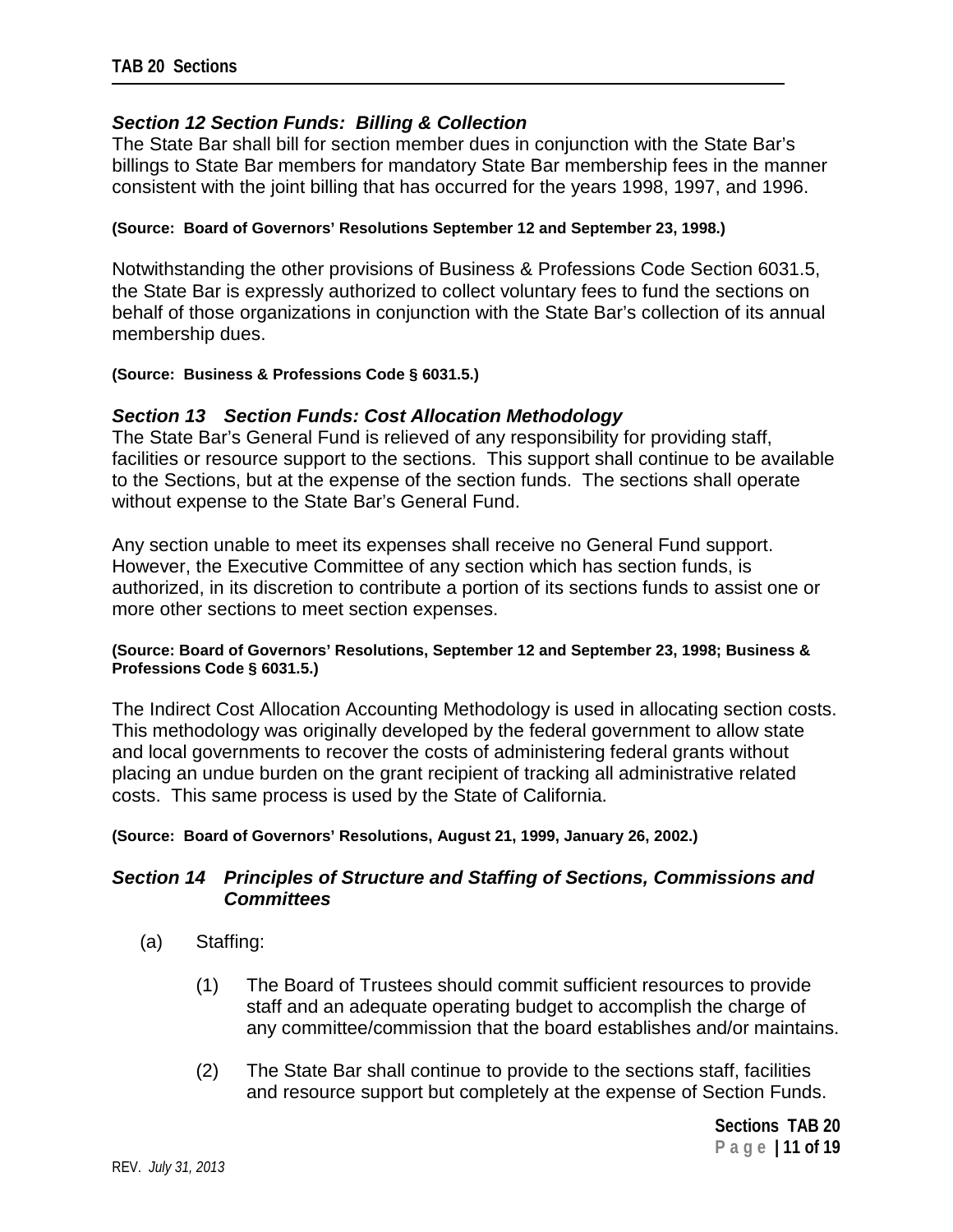(b) Charge for Committees/Commissions

All State Bar committees/commissions appointed by the Board of Trustees should be given a specific and clearly articulated charge by the board.

(c) Standing Committees/Commissions

A Standing Committee/Commission appointed by the Board of Trustees should be created or maintained only if its principle purpose is to advise and serve the Board with regard to an enduring concern that relates to the Administration of Justice or that affects the profession at large, and whose charge does not duplicate the charge of an already existing State Bar entity.

(d) Special Committees/Commissions

All other committees/commissions created by the Board of Trustees should be special committees/commissions. Their principle purpose should be to advise and serve the board with regard to an immediate concern relating to the Administration of Justice or the practice of law. In each case, they should be given a specific and clearly articulated charge, a specific deadline for the completion of their task(s), and a sunset date at which time the committee/commission will cease to operate.

(e) Sections

The State Bar should utilize existing and newly created sections to address the concerns and interests of specific segments of the profession.

(f) Board Committee Oversight

Each committee/commission maintained by the State Bar shall be assigned to a board committee for oversight of its work. In addition to the required written annual report, each committee/commission shall make an annual presentation to its oversight board committee.

(g) Maximum Terms of Appointment for Section Executive Committee Members, Chairs, Vice-Chairs and Chairs-Elect

In order to maximize diversity and participation on section executive committees, it is the policy of the Board of Trustees that executive committee members serve no more than three (3) years, except to permit service as an officer in a fourth year, or as Chair, Vice-Chair or Chair-elect in a fifth year, or as Chair, in a sixth year.

(h) Reappointment of Members Filling Unexpired Vacancies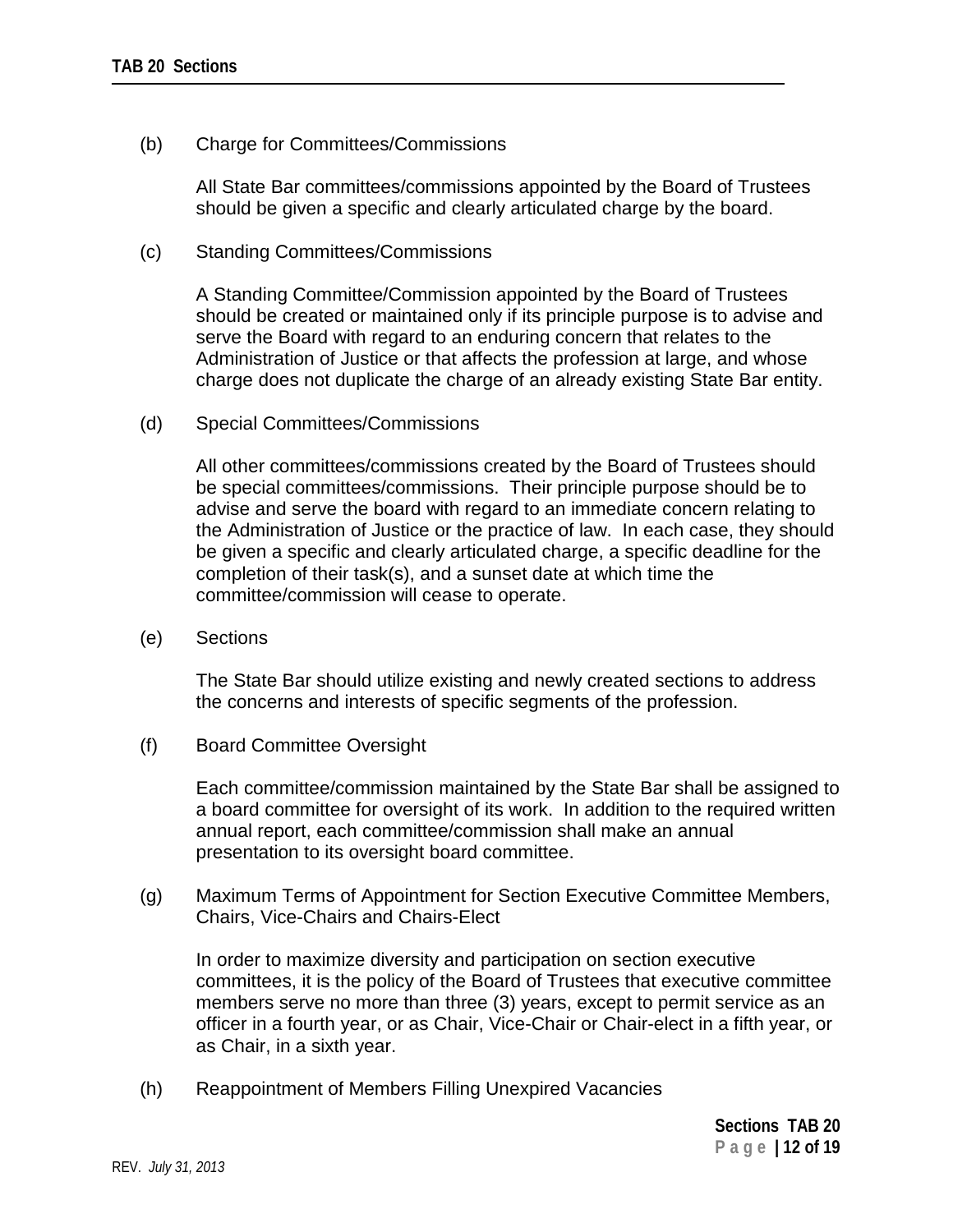- (1) Members who are appointed to fill unexpired terms of one year or less, are eligible for reappointment to a full committee term (i.e., three years).
- (2) Members who are appointed to fill unexpired term of more than one year are not eligible for reappointment, except to serve as an officer.
- (3) Said reappointment limitation shall not apply to members of the Committee of Bar Examiners or the CEB Governing Committee, whose members serve four-year terms.

**(Source: Board of Governors' Resolution, July 1989, April 1993, September 2004, July 2005.)**

### *Section 15 Board of Trustees Appointments to Section Executive Committees*

Section Executive Committee appointment recommendations made by the sections will be placed on the consent agenda for the appropriate Board Committee with any committee member retaining the right to remove any section's recommendation from the consent agenda in order to allow for further discussion. If any section's recommended slate of appointments is to be removed from the Board Committee's consent agenda, it will be removed in its entirety.

Any recommendation removed from the consent agenda will be deferred until a subsequent meeting of the Board Committee. In the interim, the section having offered the recommendation will be notified and invited to participate in the Board Committee's discussion of its recommendation. All section appointment recommendations that are passed by the Board Committee will be placed on the consent agenda of a subsequent meeting of the Board.

As soon as is practicable following the Board Committee's meeting, the list of all those section appointment recommendations passed by the appropriate Board Committee will be complied and distributed to all members of the Board, who will be given two weeks to notify the Secretary of the State Bar of any appointment recommendations that should be removed from the Board's consent agenda.

Any section offering an appointment recommendation that has been removed from the Board's consent agenda will be notified and invited to participate in the Board's discussion of that appointment.

### **(Source: Board of Governors' Resolution, January 30, 1999.)**

### *Section 16 Task Force on Sections*

A Task Force on Sections, consisting of nine (9) members of which four (4) members shall be appointed by the Council of State Bar Sections to include a cross section of representatives from the Sections based upon Section size and interest, and four (4) members for the State Bar Board of Trustees appointed by the State Bar President, or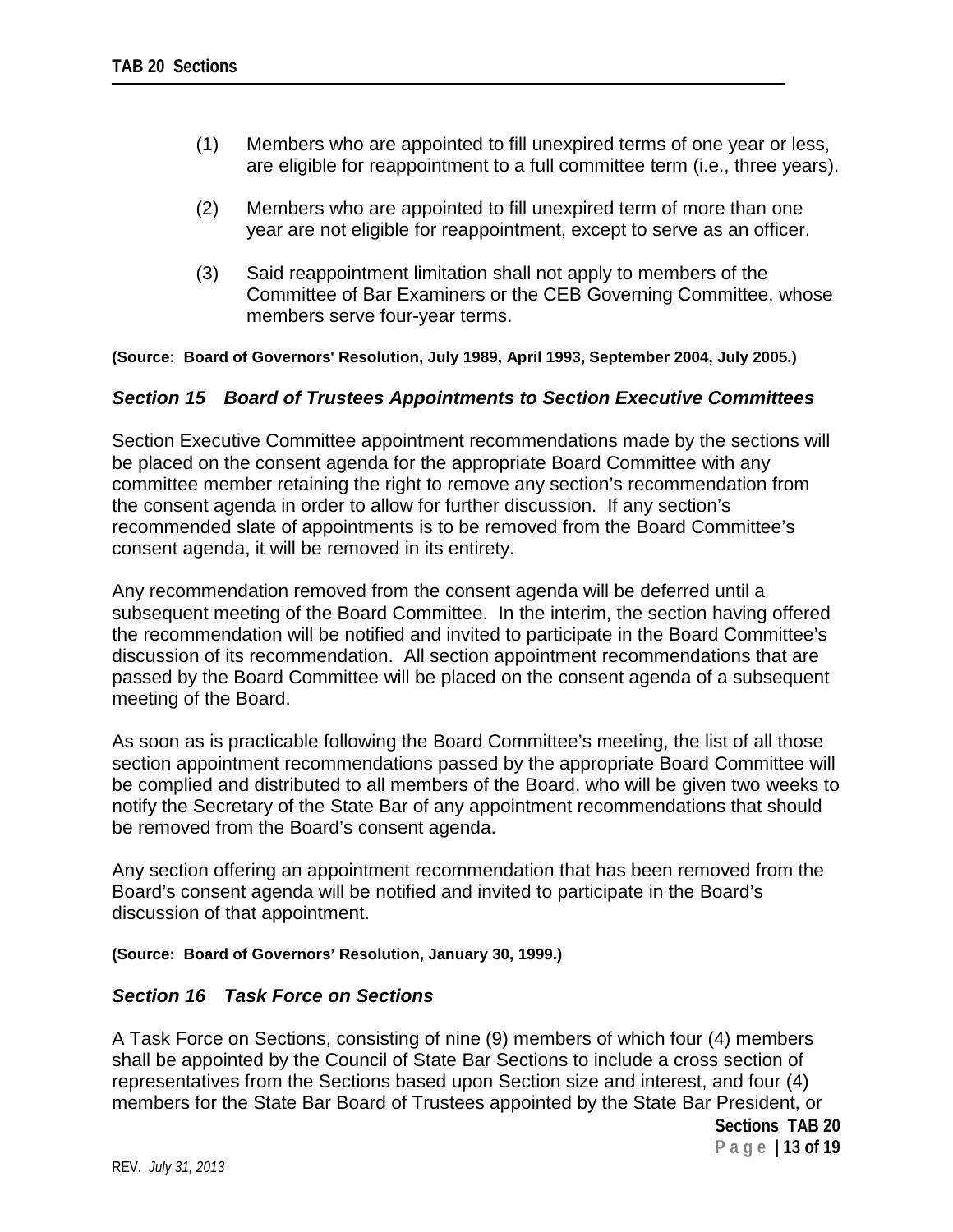his or her designee, effective immediately. The Task Force on Sections will be presided over by the State Bar President.

The Task Force on Sections acts as a forum for discussion of Board and Section issues and provides a conduit for transmission of information and ideas between the Board, the Council of State Bar sections and the Sections by 1) improving communications between the Board of Trustees and the Sections; 2) Working together to resolve issues of concern to the Sections; and 3) Preserving the viability of all State Bar Sections.

**(Source: Board of Governors' Resolution, July, 2003, November 2006.)**

# *Section 17 Council of State Bar Sections*

The Council shall be the leadership and coordination committee for the sections. The Council shall serve as advisor on, and have the authority and responsibility to implement, the Board's policies.

**(Source: Board of Governors' Resolution, June 10, 2000.)**

## *Section 18 Section Amicus Curiae Participation*

The Board has established a policy governing Sections participation in Amicus Curiae. Refer to TAB 14 "Amicus Curiae Participation"

**(Source: Board Resolution July 26, 2003, adopted in principle; Task Force on Sections Resolution March 25, 2004 adopted; reported to the Board March 26, 2004.)**

### *Section 19 Statement of Diversity Principles*

The Board has established a policy affirming the commitment of the State Bar of California and all its signatories to fostering diversity in the legal profession. Refer to TAB 24 "Diversity Principles", Section 4 "General Statement of Diversity Principles".

#### **(Source: Board of Governors' Resolution, July 2005.)**

# **ARTICLE 3 COUNCIL OF STATE BAR SECTIONS: BYLAWS**

### *Section 1 Establishment*

There is a Council of State Bar Sections consisting of a representative of each Section of the State Bar.

**(Source: Board of Governors' Resolution, June 10, 2000.)**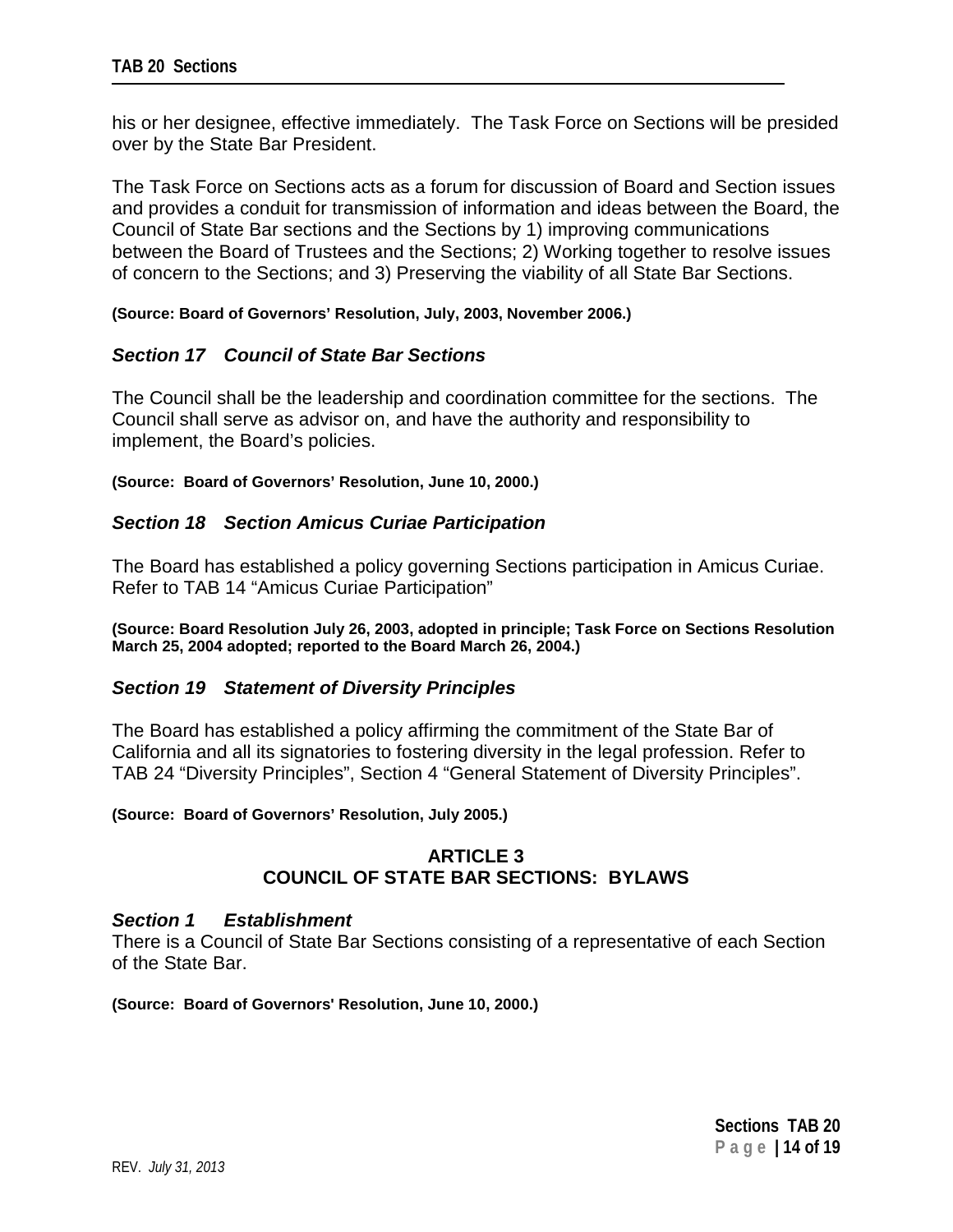# *Section 2 Purposes and Responsibilities*

The purposes and responsibilities of the Council of State Bar Sections are:

- (a) Representing and acting on behalf of the sections in communicating with and advising the Board of the position of the Council without restricting any individual section's ability to represent its position on any matter.
- (b) Managing and controlling the financial affairs on behalf of the sections only as to the allocation of overhead, i.e., the cost of administrative services actually charged to all of the sections by the State Bar, including the oversight and administration of said overhead. *See Article 3, Section 6 [Overhead Allocation] suspending the Council's authority in this area.*
- (c) Advising the Board on matters pertaining to policies and procedures which affect the sections generally, such as the format and content of the sections' portion of the annual dues statement published by the State Bar, but not to include the amount to be charged by any individual section for membership in such section.
- (d) Fostering communication between the Board and the sections and among the sections.
- (e) Developing and implementing efficiencies in the delivery of section services to the members of the State Bar.
- (f) Working with State Bar staff to develop, promote and implement cost-effective procedures for supporting the activities of the sections.
- (g) Implement the policies of the Board relating to the sections.

In pursuing the purposes and responsibilities set forth above, the Council may adopt resolutions and may communicate and advocate those resolutions to the Board of Trustees, State Bar staff, members of the State Bar. The Council may take such other actions as are necessary to its effective operation consistent with its purposes and responsibilities. The actions of the Council do not restrict in any way the rights and responsibilities of any Section's Executive committee regarding the subject matter of such actions, except that Council decision on matters described in subsection Section 2, above, shall bind the Sections.

**(Source: Board of Governors' Resolutions, June 10, November 3, November 4, 2000, July 30, 2002.)**

# *Section 3 Section Representatives*

The Chair of each Section, during the term of his or her office, shall be the representative of the Section on the Council of State Bar Sections. Alternatively, the Chair of a Section may, during the term of his or her office, designate an individual to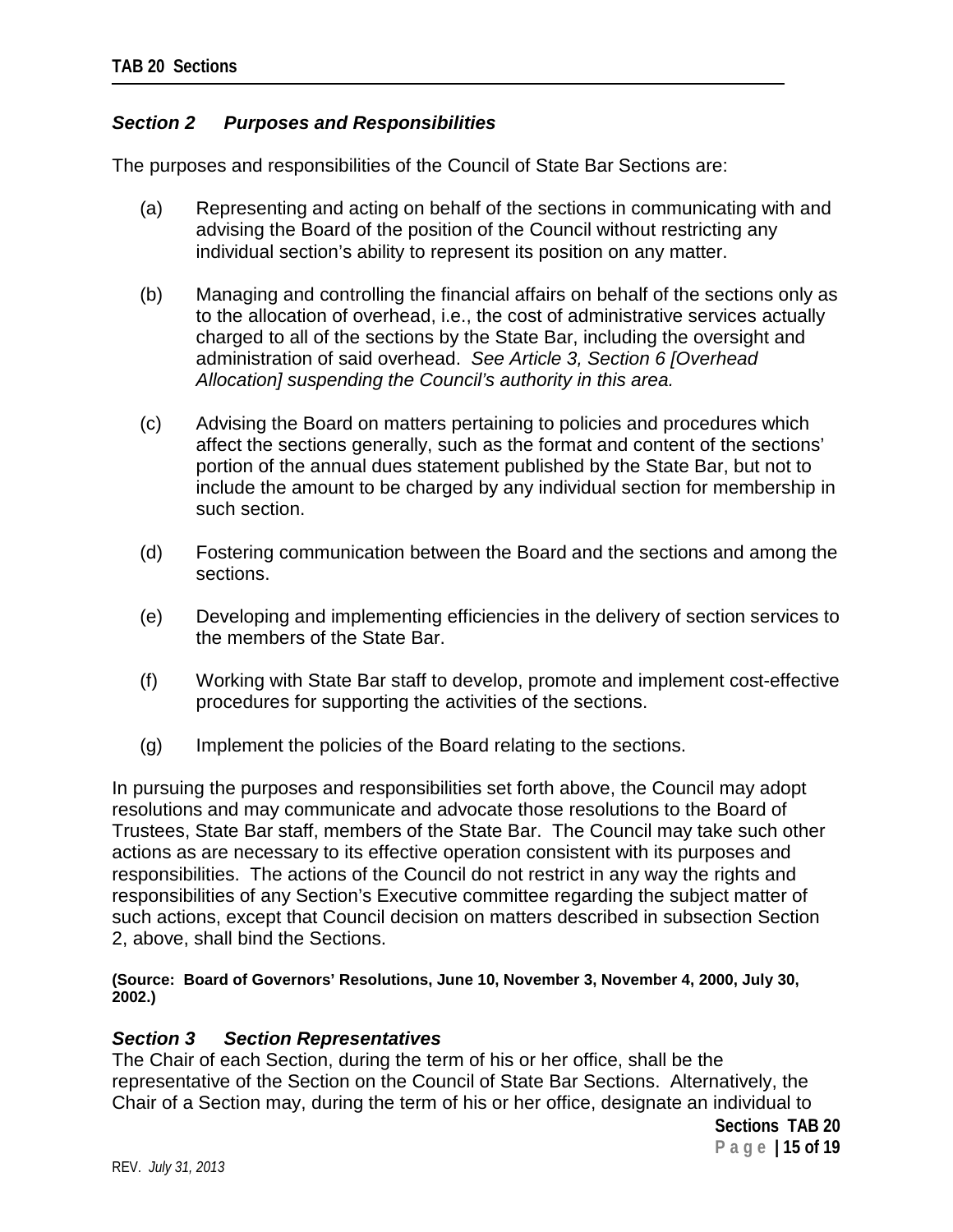serve as the Section Representative on the Council of State Bar Sections for that Section in lieu of the Section's Chair. The individual must be a present or former member of that Section's Executive committee. The designation may be changed from time to time as necessary, and a temporary Section Representative may be designated to serve if the primary Section Representative cannot attend a particular Council meeting. Sections are expected to designate individuals who will consistently attend Council meetings to assure continuity in the Council's membership.

### **(Source: Board of Governors' Resolution, November 2000.)**

# *Section 4 Quorum: Vote Required*

Each Section Representative shall have one vote on any matter presented to the Council except those matters for which a supermajority is required by this Section or other applicable rule. A quorum of the Council is the whole number of its Section Representatives next greater than the number derived by dividing the number of Section Representatives by two (2). Actions of the Council shall be taken based on the affirmative votes of a majority of the Section representatives present at the meeting (provided that such affirmative votes are no less than a majority of the required quorum), except that the following actions shall be taken only by a supermajority vote as defined in Section 5, below:

- (a) Any action described in Section 2.2 above;
- (b) Any vote taken at an emergency meeting;
- (c) Any waiver of agenda notice requirements;
- (d) Any amendment to the Bylaws that requires a supermajority note pursuant to Section 13 below.

**(Source: Board of Governors' Resolutions, July 1986, October 1986, November 2000.)**

# *Section 5 Supermajority Voting Defined: Census Date*

(a) On matters requiring a supermajority vote by virtue of Sections 2.2 and 13 of these Bylaws, each Section Representative shall have a vote weighted in proportion to the number of members duly enrolled in the Section for which the representative is voting, as determined in the manner described in subsection 5.3 and the affirmative vote by the Section Representatives holding at least three quarters (3/4) of the weighted votes of all Section Representatives then in office shall be required; provided, however, that if the number of Section Representatives voting in the negative, abstaining or not present to vote is less than three, then the affirmative vote of the Section Representatives holding a majority of the weighted votes of all Section Representative shall be required to carry the resolution.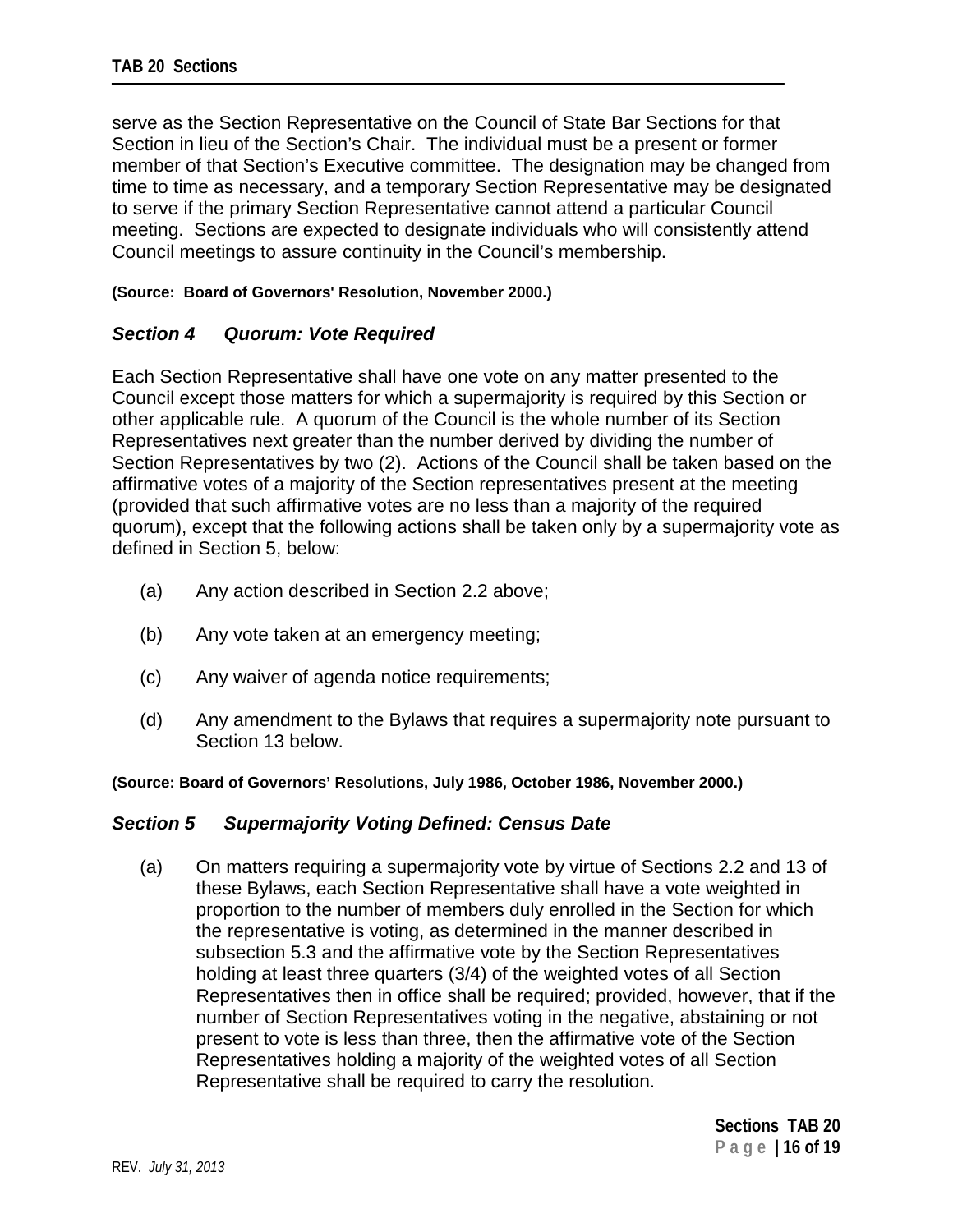- (b) On matters requiring a supermajority vote by virtue of Section 8 of these Bylaws, each Section Representative shall have a vote weighted in proportion to the number of members duly enrolled in the Section for which the representative is voting, as determined in the manner described in subsection 5.3, and the affirmative vote by the Section Representatives holding at least three-quarters (3/4) of the weighted votes of all Section Representatives present at the meeting shall be required; provided however, that the affirmative votes must also represent at least a majority of the weighted votes of all Section Representatives then if office.
- (c) A census of the number of members of each Section shall be taken as close as practicable to July 31 of each year. The result of such census shall be used in the calculation of votes by Section Representatives in the meetings of the Council beginning at the next Annual Meeting of the State Bar up to the Annual Meeting in the following year. For purposes of the census, associate members shall not be counted.

### **(Source: Board of Governors' Resolutions, November 3, November 4, 2000.)**

## *Section 6 Overhead Allocation*

The delegation of authority to the Council of State Bar Sections to determine the allocation of the State Bar's overhead charge among the individual sections is suspended. The Board directs that the Per Capita Allocation, as sought through petition by the Antitrust and Unfair Competition, Criminal Law, Environmental Law, International Law, Law Practice Management and Technology, Public Law, Real Property Law, Solo and Small Firm, Taxation, Workers Compensation Sections, be applied to the State Bar Sections.

### **(Source: Board of Governors' Resolution, August 24, 2002.)**

The Per Capita methodology of overhead allocation shall remain in effect and shall not be changed without Board of Trustees approval.

#### **(Source: Board of Governors' Resolution, April 16, 2003.)**

### *Section 7 Officers*

The Council shall elect a chair (or two co-chairs) and a Chair-Elect (or two Co-Chairs-Elect), each of whom shall serve until the conclusion of the State Bar Annual Meeting next following his or her election. Absent unusual circumstances, the Chair-Elect (or Co-Chairs-Elect) shall automatically become the Chair (or Co-Chairs) for the year following his or her service as Chair-Elect (or Co-Chairs-Elect). The Chair (or Co-Chairs) and the Chair-Elect (or Co-Chairs-Elect) shall not have a vote on matters before the Council unless he or she is also attending the meeting as a Section Representative.

#### **(Source: Board of Governors' Resolutions, November 3, November 4, 2000.)**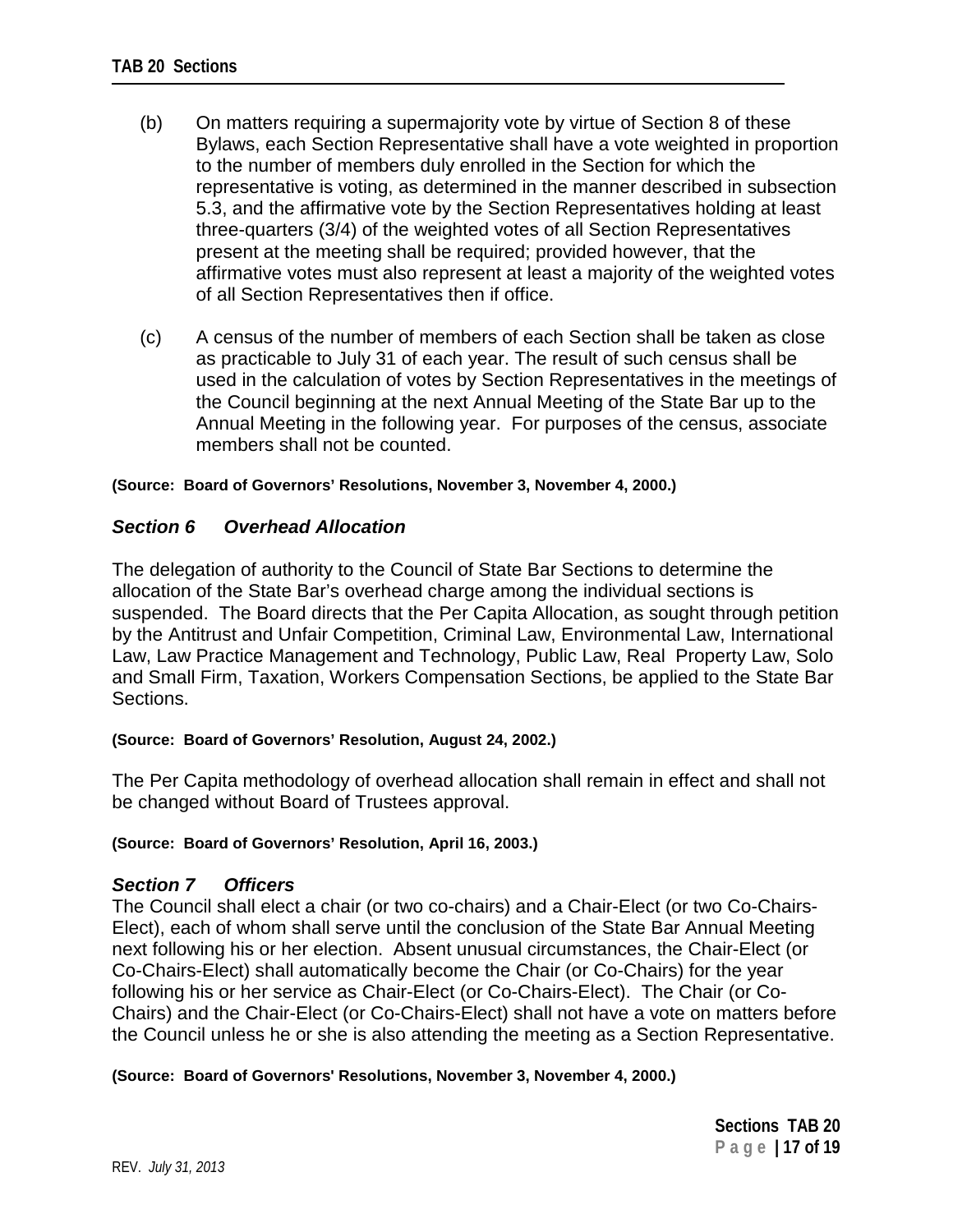# *Section 8 Regular and Special Meetings*

The Council of State Bar Sections shall meet regularly at least four (4) times annually, including once at the State Bar Annual Meeting and approximately each three (3) months thereafter. The schedule of such regular meetings shall be determined as soon as possible after the election of officers for the year and distributed to all Section Representatives, Officers and Advisors. Additional special meetings may be called by the Chair (or Co-Chair) at such times and places as may be appropriate and deemed necessary by the Chair (or Co-Chair). The Chair (or Co-Chair) shall convene a special meeting within thirty (30) days of receiving a written request to do so from five (5) or more Section Representatives. Where possible, meetings shall be convened at a location that is easily accessible to Section Representatives traveling by air and other public transit.

Section Representatives may attend meetings in person or by telephone, and they may vote by written proxy mailed or transmitted by facsimile to the Council Chair or Co-Chair.

**(Source: Board of Governors' Resolutions, July 1986, November 3, November 4, 2000.)**

# *Section 9 Notice of Meetings; Agendas*

Notice of all Council meetings (whether regular or special) shall be given to the Section Representatives when possible at least thirty (30) days, but in no event later than fourteen (14) days, prior to the date of the meeting. The distribution of a schedule of regular meetings for the coming year to Section Representatives shall constitute notice of the regular meetings contained on such schedule.

No action may be taken at any meeting unless the matter was described in a manner that gives reasonable notice of the topic of discussion and any specific proposals then known on a written agenda transmitted by mail, facsimile or electronic mail no later than fourteen (14) days prior to the meeting; this agenda notice requirement may be waived by a supermajority vote as described in Section 5(b) of these Bylaws. In debating any motion, the Council shall consider, where appropriate, whether the course of discussion or proposed action has changed from that described in the agenda to such an extent that providing additional time for Section Representatives to consider the matter and seek direction from their Section Executive Committees is appropriate.

### **(Source: Board of Governors' Resolutions November 3, November 4, 2000.)**

### *Section 10 Minutes*

The Chair-Elect (or a Co-Chair-Elect) or his or her delegate shall record the minutes of each Council Meeting and distribute those minutes to the Section Representatives.

### **(Source: Board of Governors' Resolutions, November 3, November 4, 2000.)**